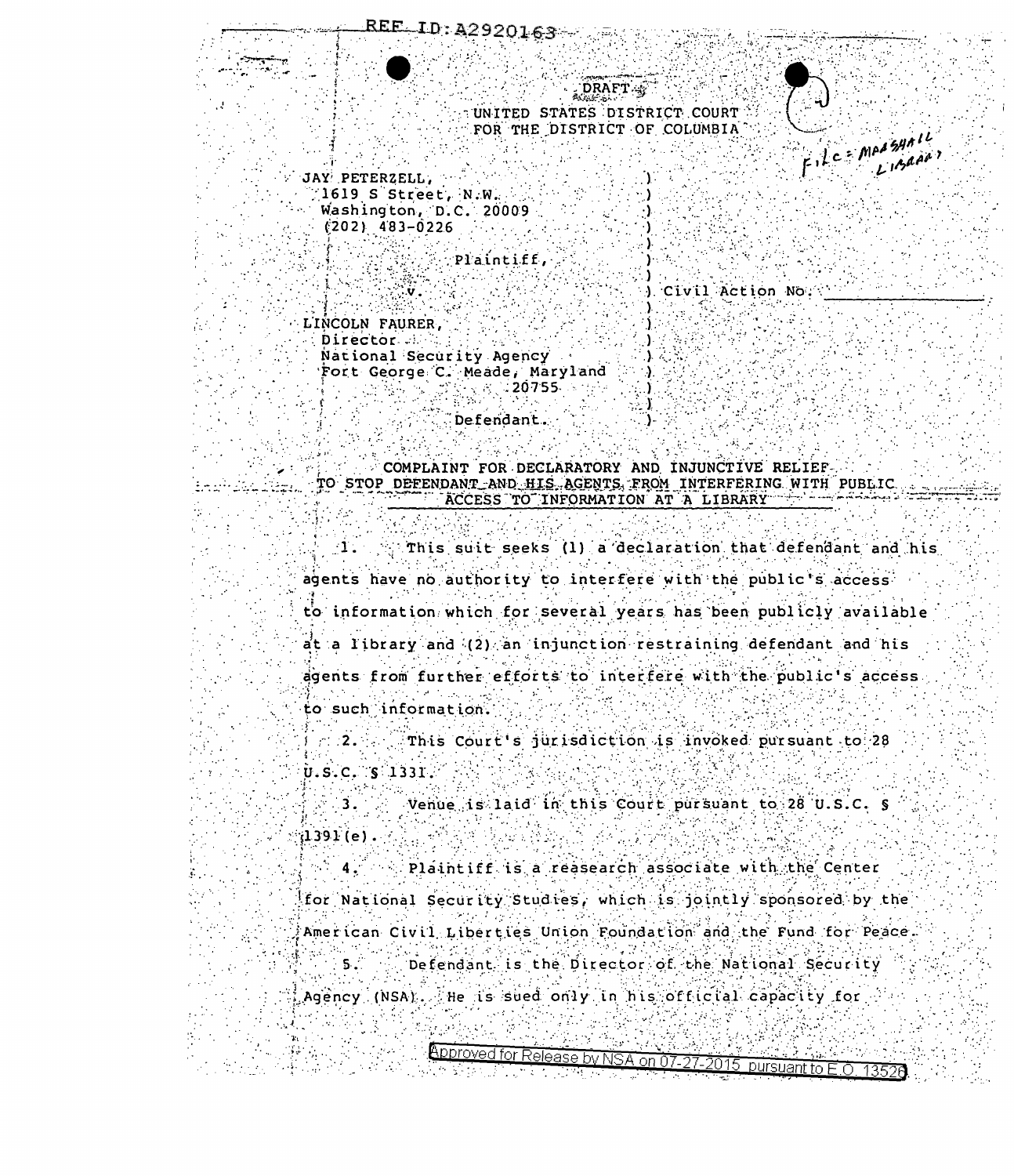declaratory and injunctive relief.

This controversy arises over the issue of public access to the papers of William F. Friedman.

 $7.$ Friedman was one of the leading figures in American cryptology from the time of World War I until his retirement from NSA in the mid-1950's.

**DRAFT** 

-2-

At some point during the 1960's, Friedman made a gift  $8<sub>1</sub>$ of his collection of letters, personal papers, and government documents to the George C. Marshall Foundation, which maintains a library open to the public on the campus of the Virginia Military. Institute in Lexington, Virginia.

Friedman intended that his collection should be 9. . . . . available to scholars, researchers, and the public.

> $10 -$ After Friedman's death in November 1969, his collection was shipped to the Marshall Library.

At the request of the Friedman's wife, the collection  $\blacksquare$  11.

remained closed until Friedman's biographer, Ronald Clark, completed his biography of Friedman.

12. J. Before Clark was permitted access to the Friedman h collection, NSA reviewed the entire collection and directed the Marshall Library to place certain documents in a secured vault where they would remain restricted from public access.

 $\sim$  13.  $\sim$  The material which NSA withdrew from the publicly. available collection fell into two categories: classified material and unclassified material.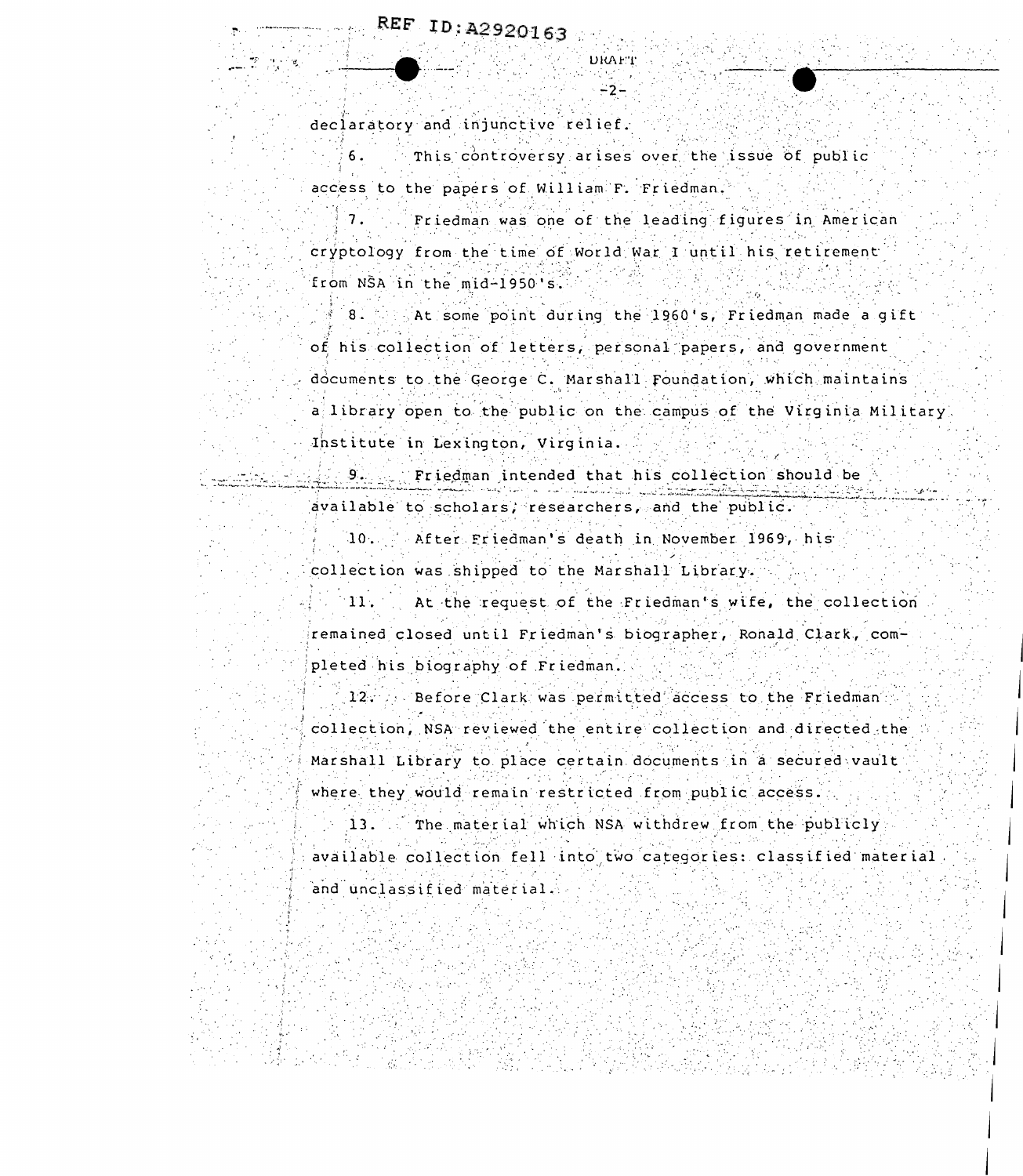Following NSA's withdrawal of certain documents and  $14.$ the completion of Clark's biography of Friedman, the remaining  $\epsilon$  portions of the collection were opened to the public in 1977 or 1978.

- २-

A SALE OF THE CONSTRUCTION OF THE CONTRACTOR **REPART DRAF** 

In 1979, James Bamford, a researcher who was writing  $15.$ a history of NSA, requested the Marshall Library to open the previously withdrawn but unclassified materials in the Friedman collection. In September 1979, the library opened these materials to Bamford.

16. In October 1980, three officials from NSA -- Wallace Winkler, David Tisdale, and Russell Fisher -- visited the Marshall seletime spibrary and reviewed the pen-portions of the Friedman collection. The NSA officials then directed the library to withdraw some of the documents which had been made available to Bamford.

> 17. In October 1981, the same three NSA officials again visited the Marshall Library, reviewed the Friedman collection, [and directed the library to remove additional items from the open portion.]

In April 1983, following publication of Bamford's  $18.$ history of NSA, The Puzzle Palace, two NSA officials, Michael Levin and Russell Fisher, again visited the Marshall Library and directed the library to remove additional items from the open collection, including items which Bamford had referenced in his book.

On each occassion when NSA officials have directed 19. the removal of documents from the open collection, they have classified some of the withdrawn documents and left some of the withdrawn documents unclassified.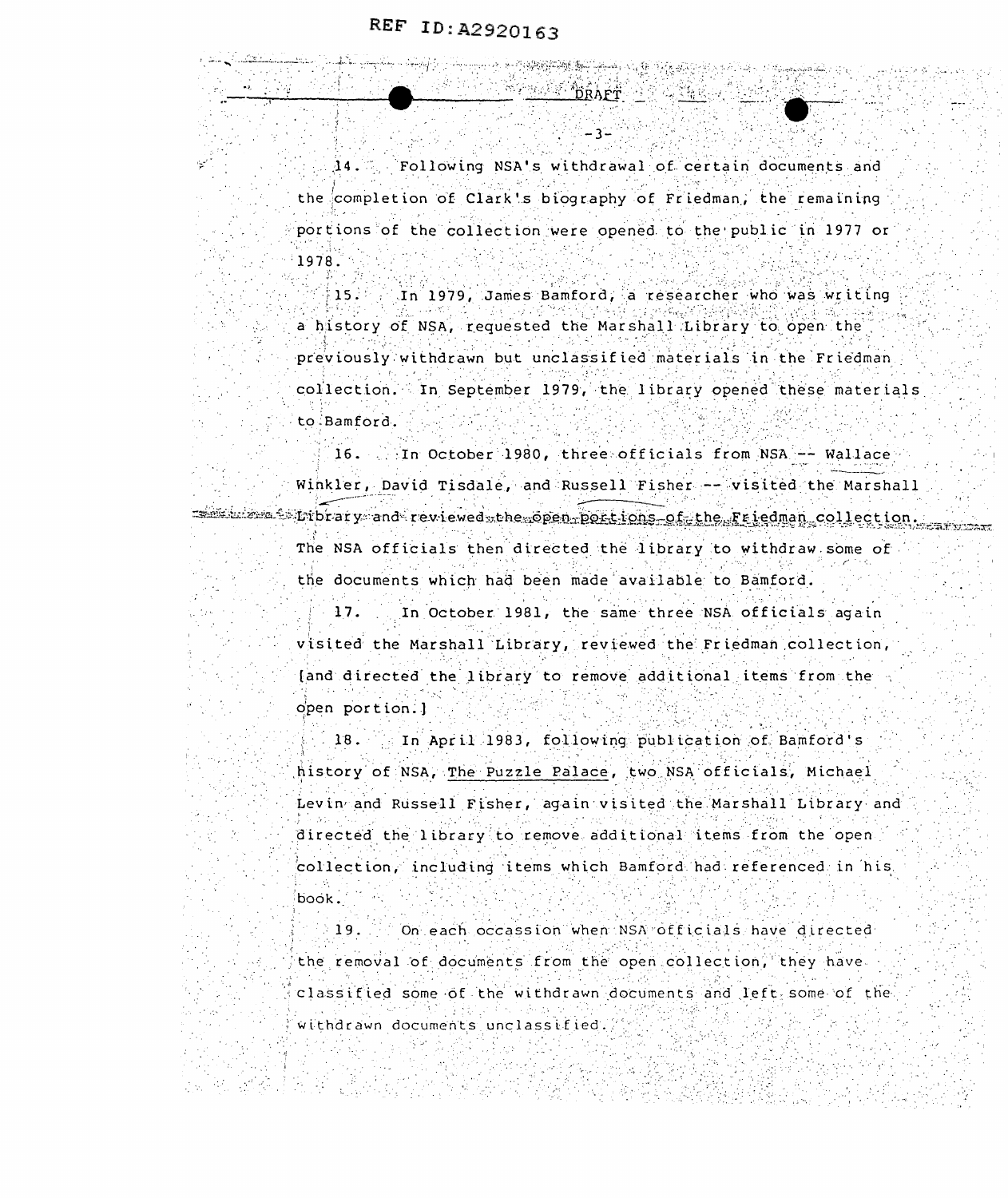$20.$ On May 31 and June 1, 1983, plaintiff Peterzell visited the Marshall Library and reviewed the open portions of the Friedman collection.

Peterzell found that documents which have been withdrawn 21. from the collection have been replaced by a "withdrawal notice." These notices identify the withdrawn document and indicate whether it has been withdrawn because it is classified or for other reasons.

 $22.7$ Peterzell learned from library officials and from the withdrawal notices that the majority of the withdrawn items have been withdrawn for "other reasons" than classification.

russinus absolundssuperation in BFAPy of fraiss to idepete rzell sthat stheysaresboundssuperse by NSA's directions with respect to the documents which had been withdrawn from the public collection and that Peterzell cannot have access to the withdrawn items unless NSA consents to making

them available to the public.

 $24.$ Peterzell seeks access to the withdrawn documents that would be available to him and other members of the public but for the insistence of NSA that these documents be withdrawn from the public collection.

NSA lacks legal authority to direct a private library  $25.$ to withdraw unclassified documents from public access.

NSA's direction to the Marshall Library to remove  $26.$ 

unclassified documents from public access is an unwarranted

interference with the First Amendment rights of plaintiff and other members of the public who seek access to such documents

in the Friedman collection.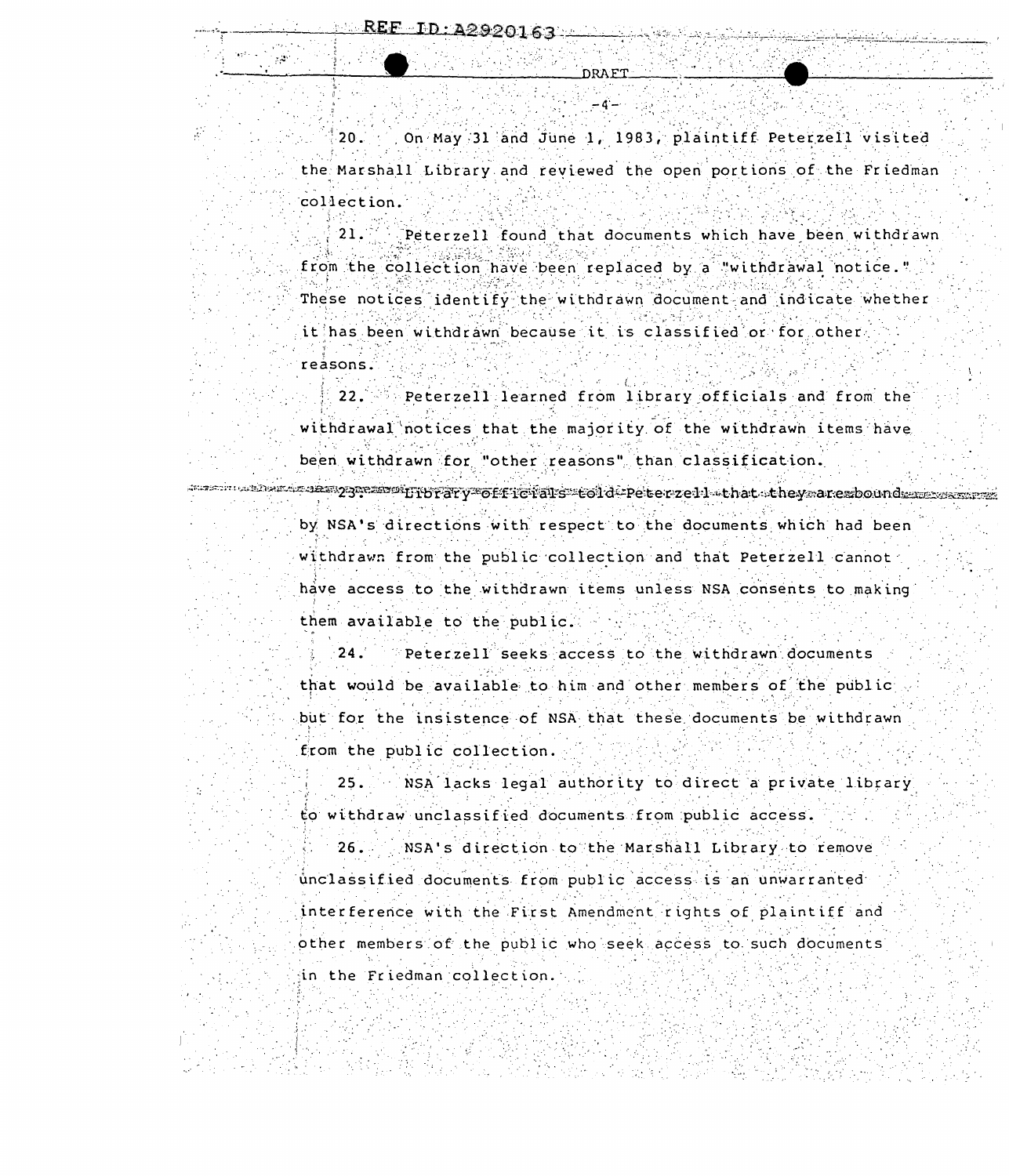NSA lacks legal authority to classify documents that  $27.$ have been available to the public and to direct a private library to withdraw such documents from public access.

28. NSA's classification of documents which have been available to the public and the Agency's direction to the Marshall Library to remove such documents from public access are an unwarranted interference with the First Amendment rights of plaintiff and other members of the public who seek access to such documents in the Friedman collection.

NSA's insistence that the Marshall Library remove  $29.$ 

from public access documents which previously have been available to the public is causing irreparable harm to Peterzell and other prešidini da bol dibolite domo 2012 pozna di programati di prezidi members of the public who seek access to such documents in the Friedman collection.

> $30.1$ Plaintiff has no adequate remedy at law.

WHEREFORE, plaintiff prays for the following relief from this Court:

A declaration that NSA lacks legal authority to direct a private library to withdraw unclassified documents from public access.

A declaration that NSA's direction to the Marshall  $2.$ Library to remove unclassified documents from public access is an unwarranted interference with the First Amendment rights of plaintiff and other members of the public who seek access to such documents in the Friedman collection.

A declaration that NSA lacks legal authority to classify  $3.$ documents that have been available to the public and to direct a private library to withdaw such documents from public access.